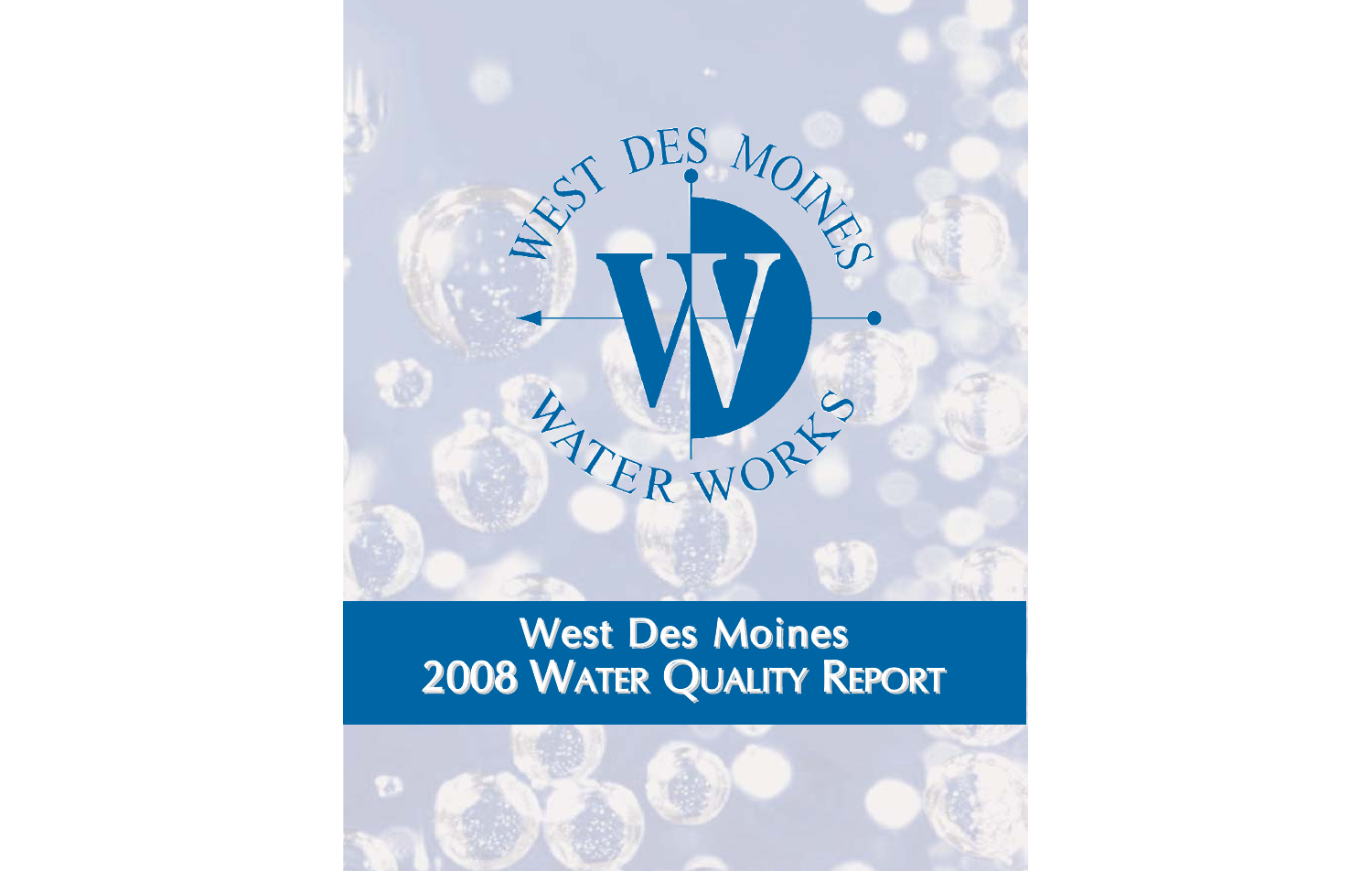## West Des Moines Drinking Water Sources

West Des Moines Water Works obtains a portion of its water from 19 shallow wells (all between 40 and 50 feet deep) that draw water from the Raccoon River Alluvial Aquifer. Water is also obtained from three wells drilled into the much deeper Jordan Aquifer (2,500 feet deep). In addition, some West Des Moines water is purchased from the Des Moines Water Works (DMWW). This is treated and purified water from the Raccoon and Des Moines Rivers, which is blended with treated water from the West Des Moines Water Works. Approximately 5000 West Des Moines Water Works customers (see map) receive their water solely from the Des Moines Water Works. Des Moines Water Works Source Water Assessment (SWA) identifies contaminants having an impact on the Raccoon and Des Moines River watersheds. To obtain a copy of the SWA, visit www.dmww.com or call (515) 222-3460 to request a copy. The lab test results for both utilities are listed in this report.

The Iowa Department of Natural Resources (IDNR) has determined the Raccoon River Alluvial Aquifer to be highly susceptible to contamination because the characteristics of the aquifer and overlying materials allow contaminants to move through the aquifer fairly quickly. The alluvial wells will be most susceptible to dry cleaners, gas stations, industrial sites and wastewater dischargers. It is important to note that no contaminants resulting from these activities have been found in your drinking water.

The IDNR has also determined that the Jordan Aquifer is not susceptible to contamination because the characteristics of the aquifer and overlying materials prevent easy access of contaminants to the aquifer. The Jordan Aquifer will not be susceptible to most contaminant sources except through pathways to the aquifer, such as abandoned or poorly maintained wells.

Pesticides and herbicides, which may come from a variety of sources such as agriculture, urban stormwater runoff and residential uses.

#### Regulatory Information

The sources of drinking water (both tap water and bottled water) include rivers, lakes, streams, ponds, reservoirs, springs and wells. As water travels over the surface of the land or throughout the ground, it dissolves naturally occurring minerals and, in some cases, radioactive material, and can pick up substances resulting from the presence of animals and human activity.

The Level Found can be the highest amount found in the water or the average of all samples tested, depending on the regulation for the sustance. If multiple samples were tested in 2007, the lowest and highest detected values are listed under Range of Detections.

ND is not detected. NA is not applicable. NTU is Nephelometric Turbidity Units. The EPA requires DMWW to employ certain treatment processes to reduce turbidity and eliminate microorganisms. Turbidity must never exceed 1 NTU, and must be less than 0.3 NTU 95% of the time.

Regulated substances have **Maximum** Contaminant Levels (MCLs) set by EPA. This is the highest level of the substance allowed in drinking water. Some substances also have MCL Goals (MCLGs). This is the level of a substance

In order to ensure that tap water is safe to drink, the Environmental Protection Agency (EPA) prescribes regulations which limit the amount of certain contaminants in water provided

by public water systems. Food and Drug Administration regulations establish limits for contaminants in bottled water, which must provide the same protection for public health.

Drinking water, including bottled water, may reasonably be expected to contain at least small amounts of some contaminants. The presence of contaminants does not necessarily indicate that water poses a health risk. More information about contaminants and potential health effects can be obtained by calling the EPA's Safe Drinking Water Hotline (1-800-426-4791).

#### Contaminants that may be present in source water include:

Microbial contaminants, such as viruses and bacteria, which may come from sewage treatment plants, septic systems, agricultural livestock operations and wildlife.

Inorganic contaminants, such as salts and metals, which can be naturally occurring or result from urban stormwater runoff, industrial or domestic wastewater discharges, oil and gas production, mining or farming.

Organic chemical contaminants, including synthetic and volatile organic chemicals, which are by-products of industrial processes and petroleum production, and can also come from gas stations, urban stormwater runoff, and septic systems.

Radioactive contaminants, which can be naturally occurring or the result of oil and gas production and mining

activities.

## Interpreting the Lab Data

Testing for some contaminants is not required on an annual basis; for this reason, some results from previous year's testing are also included in the table.

which a water system must follow. Monitoring for lead and copper is required only once every three years.

The Maximum Residual Disinfectant Level (MRDL) is the highest level of a disinfectant allowed in drinking water. There is convincing evidence that addition of a disinfectant is necessary for control of microbial contaminants.

The MRDL Goal (MRDLG) is the level of disinfectant where there is no known or expected risk to health. MRDLGs do not reflect the benefits of the use of disinfectants to control microbial contaminants.

LEAD: If present, elevated levels of lead can cause serious health problems, especially for pregnant women and young children. Lead in drinking water is primarily from materials and components associated with service lines and home plumbing. West Des Moines Water Works is responsible for providing high quality drinking water, but cannot control the variety of materials used in plumbing components. When your water has been sitting for several hours, you can minimize the potential for lead exposure by flushing the tap for 30 seconds to 2 minutes before using water for drinking or cooking. If you are concerned about lead in your water, you may wish to have your water tested. Information on lead in drinking water, testing methods, and steps you can take to minimize exposure is available from the Safe Drinking Water Hotline or at http://www.epa.gov/safewater/lead.

where there is no known or expected health risk. MCLGs allow for a margin of safety. MCLs are set as close to MCLGs as feasible using the best available water treatment processes. Monitoring also occurs for some unregulated substances that do not have established MCLs or MCLGs. EPA evaluates data from this monitoring when assessing future drinking water regulations. The MCL for lead and copper is known as the Action Level (AL). This is the concentration of a substance which, when exceeded, triggers treatment or other requirements Immuno-compromised persons, such as persons with cancer undergoing chemotherapy, persons who have undergone organ transplants, people with HIV/AIDS or other immune system disorders, some elderly and infants can be particularly at risk from infections. These people should seek advice about drinking water from their health care providers. EPA/CDC guidelines on appropriate means to lessen the risk of infection by Cryptosporidium and other microbial contaminants are available from the Safe Drinking Water Hotline (1-800-426-4791).

| DES MON                                       | <b>Total Trihalomethanes</b><br>Byproduct of drinking water<br>disinfection.<br>Units: ppb |                        | <b>Total Haloacetic</b><br><b>Acids</b><br>By product of drinking water<br>disinfection.<br>Units: ppb |                               | <b>Atrazine</b><br>Runoff from herbicide used<br>on row crops.<br>Units: ppb |                        | Turbidity<br>Soil runoff. Turbidity is a<br>measurement of water clarity.<br>Units: NTU |                        | Nitrate as Nitrogen<br>Runoff from fertilizer use:<br>leaching from septic tanks.<br>sewage, erosion of natural<br>deposits.<br>Units: ppm |                        | Fluoride<br>Erosion of natural deposits.<br>Units: ppm |                        | Sodium<br>Erosion of natural deposits<br>Units: ppm |                        | <b>Sulfate</b><br>Erosion of natural deposits.<br>Units: ppm |                               | <b>Chlorine</b><br>Water additive used to control<br>microbes.<br>Units: ppm |                                      | <b>Combined Radium</b><br>Erosion of natural deposits.<br>Units: pCiA |                               | Copper<br>Corrosion of household plumbing<br>systems.<br>Units: ppm  |                                      | Lead<br>Corrosion of household plumbing<br>systems.<br>Units: ppb |                               | <b>Total Organic Carbon</b><br><b>Removal Ratio</b> |                        |
|-----------------------------------------------|--------------------------------------------------------------------------------------------|------------------------|--------------------------------------------------------------------------------------------------------|-------------------------------|------------------------------------------------------------------------------|------------------------|-----------------------------------------------------------------------------------------|------------------------|--------------------------------------------------------------------------------------------------------------------------------------------|------------------------|--------------------------------------------------------|------------------------|-----------------------------------------------------|------------------------|--------------------------------------------------------------|-------------------------------|------------------------------------------------------------------------------|--------------------------------------|-----------------------------------------------------------------------|-------------------------------|----------------------------------------------------------------------|--------------------------------------|-------------------------------------------------------------------|-------------------------------|-----------------------------------------------------|------------------------|
| <b>ATER WORKS</b>                             | MCL: 80; MCLG: 0                                                                           |                        | MCL: 60; MCLG: 0                                                                                       |                               | MCL: 3; MCLG: 3                                                              |                        | Treatment Technique                                                                     |                        | MCL: 10; MCLG: 10                                                                                                                          |                        | MCL: 4; MCLG: 4                                        |                        | No EPA Limit                                        |                        | No EPA Limit                                                 |                               | MRDL: 4; MRDLG: 4                                                            |                                      | MCL: 5; MCLG: 0                                                       |                               | AL: (90% of samples must <1.3   AL: (90% of samples must <15<br>ppm) |                                      | ppb)                                                              |                               | Minimum<br>Annual                                   |                        |
| <b>Water Treatment Plant</b>                  | Level<br>Found                                                                             | Range of<br>Detections | Level<br>Found                                                                                         | Range of<br><b>Detections</b> | Level<br>Found                                                               | Range of<br>Detections | Level<br>Found                                                                          | Range of<br>Detections | Level<br>Found                                                                                                                             | Range of<br>Detections | Level<br><b>Found</b>                                  | Range of<br>Detections | Level<br>Found                                      | Range of<br>Detections | Level<br>Found                                               | <b>Range of</b><br>Detections | Level<br>Found                                                               | <b>Range of</b><br><b>Detections</b> | <b>Level Found</b>                                                    | Range of<br><b>Detections</b> | Level Found                                                          | <b>Range of</b><br><b>Detections</b> | <b>Level Found</b>                                                | Range of<br><b>Detections</b> | Removal<br>Ratio                                    | Removal<br>Requirement |
| <b>West Des Moines</b><br>A.C. Ward Municipal | 3.88                                                                                       | NA-5.4                 | <b>NA</b>                                                                                              | <b>NA</b>                     | <b>NA</b>                                                                    | <b>NA</b>              | <b>NA</b>                                                                               | <b>NA</b>              | 1.3                                                                                                                                        | ND-1.3                 | 0.97                                                   | <b>NA</b>              | 160                                                 | <b>NA</b>              | 300                                                          | <b>NA</b>                     | 1.3                                                                          | 0.07-2.58                            | 1.3                                                                   | <b>NA</b>                     | 0 out of 30<br>samples above                                         | ND-0.24                              | 1 out of 30<br>samples above                                      | <b>ND 34</b>                  | <b>NA</b>                                           | <b>NA</b>              |
| Des Moines<br><b>Fleur Drive</b>              | 48                                                                                         | 31-59                  | 7.5                                                                                                    | $6-9$                         | <b>ND</b>                                                                    | <b>ND</b>              | <0.3                                                                                    | $0.03 - 0.11$          | 9.6                                                                                                                                        | $1.5 - 9.6$            | 1.33                                                   | $0.19 - 1.33$          | 47                                                  | 2.6-47                 | 71                                                           | $35 - 71$                     | 0.65                                                                         | 0.55-0.75                            | 0.7<br>2003                                                           | <b>NA</b>                     | <b>NA</b>                                                            | <b>NA</b>                            | <b>NA</b>                                                         | <b>NA</b>                     | 2.35                                                |                        |
| <b>Des Moines</b><br><b>McMullen</b>          | 33                                                                                         | 24-48                  | 8.8                                                                                                    | $7 - 10$                      | 0.1                                                                          | <b>NA</b>              | <0.3                                                                                    | $0.04 - 0.12$          | 10 <sup>1</sup>                                                                                                                            | 0.58-10                | 1.35                                                   | $0.17 - 1.35$          | 14                                                  | $3.1 - 14$             | 54                                                           | 21-54                         | 0.65                                                                         | 0.55-0.75                            | <b>ND</b>                                                             | <b>ND</b>                     | <b>NA</b>                                                            | NA                                   | <b>NA</b>                                                         | <b>NA</b>                     | 1.68                                                |                        |

Nitrate in Drinking Water: Nitrate in drinking water above 10 parts per milion is a health risk for infants of less than six months of age. High nitrate levels may rise quickly for short periods of time because of rainfall or agricultural activity. The Des Moines Water Works' treated water has not exceeded 10 ppm since their nitrate removal facility was implemented in 1992. If you are caring for an infant, you should ask for advice from your health care provider concerning this issue. We recommend that you observe reports in the news media regarding the nitrate levels at the Des Moines Water Works.

Some people may be more vulnerable to contaminants in drinking water than the general population.